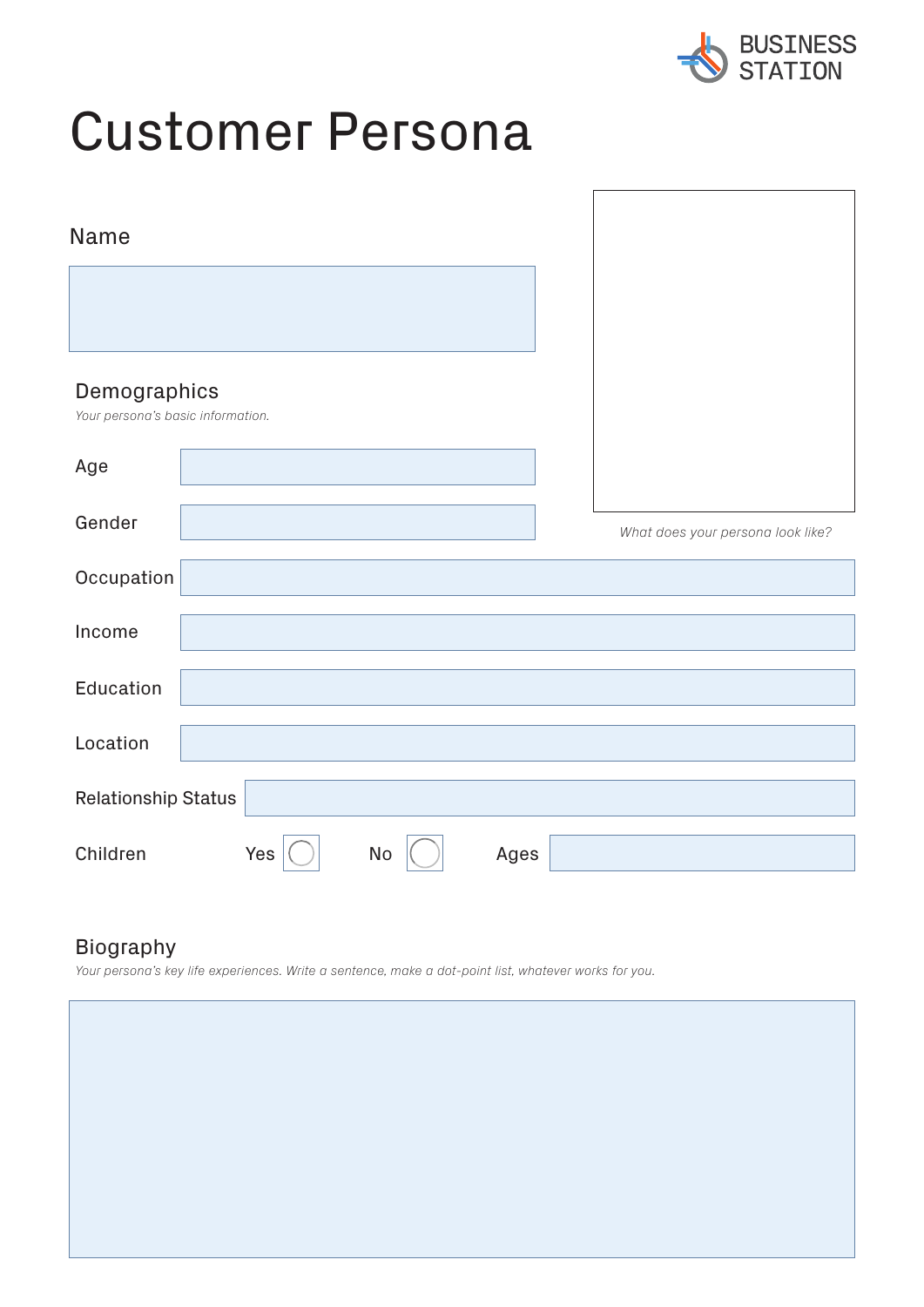#### Values

*Your persona's principles or standards or behaviour; what they judge to be important in life.*



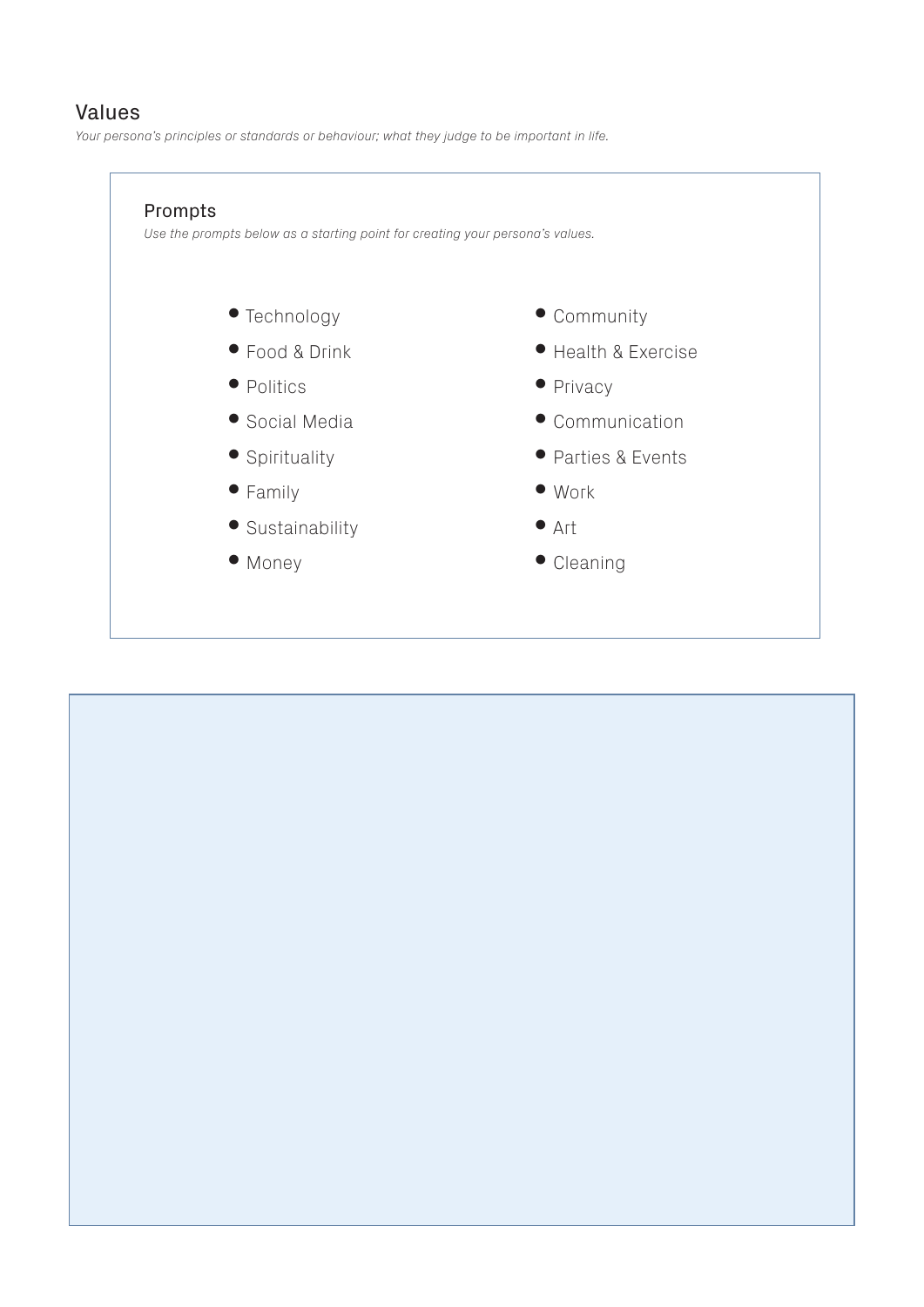## Interests

*What your persona does on a daily basis or activities and things they enjoy.*

*Do they have any hobbies? What websites, books, podcasts or magazines do they visit, read and listen* to? Who do they follow on Instagram? Are they part of any groups (online or offline)? Do they have pets? *List anything that your persona might do during an average week.*

#### Goals

*Your persona's short and long-term aspirations.*



## Fears

*What keeps your persona up at night?*



# Your Solution

*The following questions relate to how your persona thinks about and uses your solution.*

## What was causing your persona pain prior to using your solution?